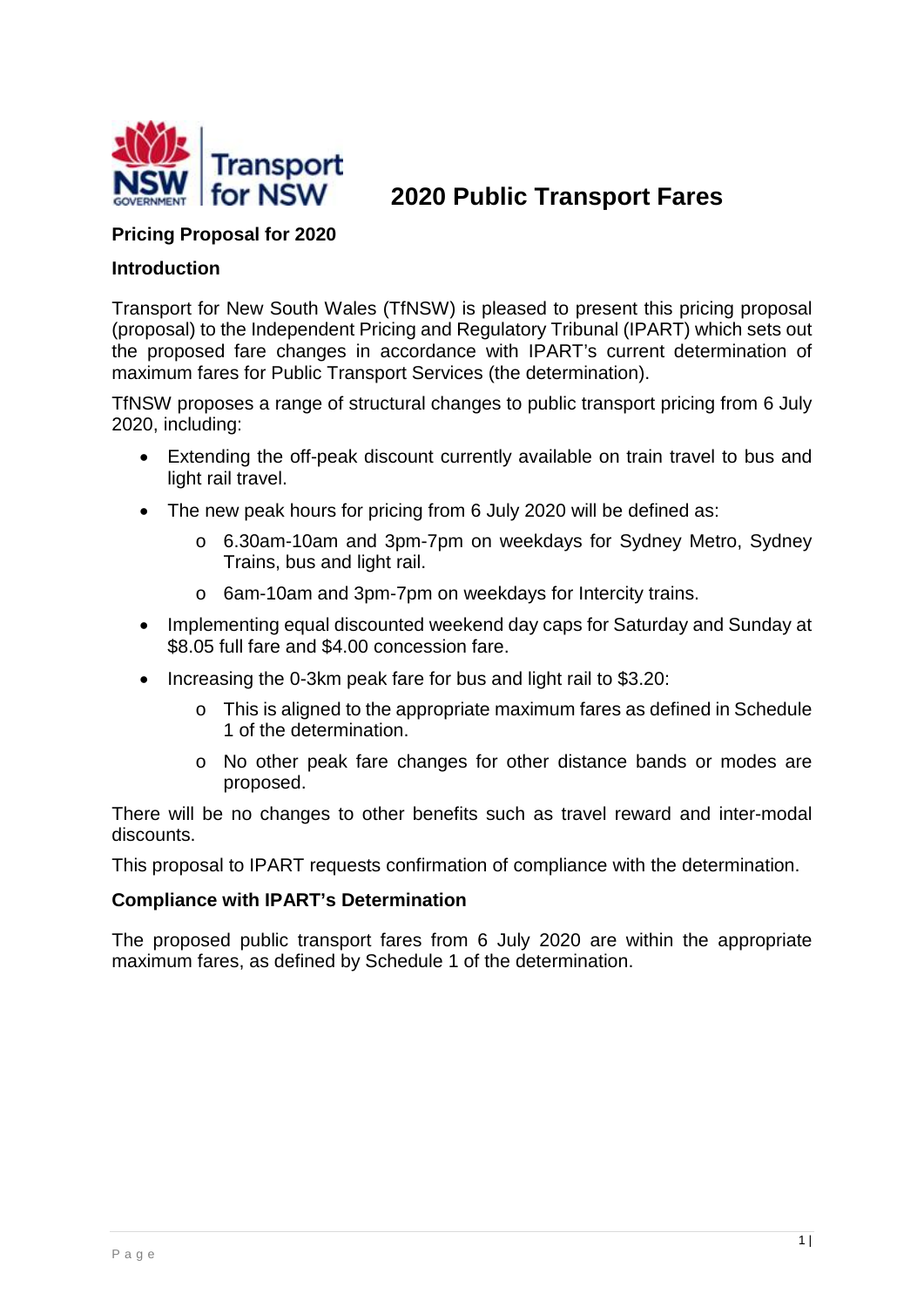# **Changes to public transport fares**

The public transport fares proposed for commencement on 6 July 2020 are presented below with a comparison to the current fares.

Between July and September 2020, there will be a three month off-peak promotion on train, bus and light rail with the off-peak discount increased to 50 per cent. At the conclusion of the promotion, the off-peak discount will revert to the standard rate of 30 per cent.

\*The standard off-peak fares at 30 per cent are presented below, along with the offpeak fares during the 50 per cent promotional period in (brackets).

|                                                                | <b>ADULT</b>        |                 | <b>CONCESSION</b>   |                 |  |
|----------------------------------------------------------------|---------------------|-----------------|---------------------|-----------------|--|
|                                                                | <b>Current Peak</b> | <b>New Peak</b> | <b>Current Peak</b> | <b>New Peak</b> |  |
| <b>Train Distance</b><br><b>Band 1</b>                         | \$3.61              | \$3.61          | \$1.80              | \$1.80          |  |
| <b>Train Distance</b><br><b>Band 2</b>                         | \$4.48              | \$4.48          | \$2.24              | \$2.24          |  |
| <b>Train Distance</b><br><b>Band 3</b>                         | \$5.15              | \$5.15          | \$2.57              | \$2.57          |  |
| <b>Train Distance</b><br><b>Band 4</b>                         | \$6.89              | \$6.89          | \$3.44              | \$3.44          |  |
| <b>Train Distance</b><br><b>Band 5</b>                         | \$8.86              | \$8.86          | \$4.43              | \$4.43          |  |
| <b>Maximum default</b><br>fare for failure to<br>tap on or off | \$8.86              | \$8.86          | \$4.43              | \$4.43          |  |

### **Rail Passenger Services**

|                                                                |                            | <b>ADULT</b>             | <b>CONCESSION</b>           |                          |
|----------------------------------------------------------------|----------------------------|--------------------------|-----------------------------|--------------------------|
|                                                                | <b>Current</b><br>Off-peak | <b>New Off-</b><br>peak* | <b>Current Off-</b><br>peak | <b>New Off-</b><br>peak* |
| <b>Train Distance</b><br><b>Band 1</b>                         | \$2.52                     | \$2.52 (\$1.80)          | \$1.26                      | \$1.26 (\$0.90)          |
| <b>Train Distance</b><br><b>Band 2</b>                         | \$3.13                     | \$3.13 (\$2.24)          | \$1.56                      | \$1.56 (\$1.12)          |
| <b>Train Distance</b><br><b>Band 3</b>                         | \$3.60                     | \$3.60 (\$2.57)          | \$1.79                      | \$1.79(\$1.28)           |
| <b>Train Distance</b><br><b>Band 4</b>                         | \$4.82                     | $$4.82$ (\$3.44)         | \$2.40                      | \$2.40 (\$1.72)          |
| <b>Train Distance</b><br><b>Band 5</b>                         | \$6.20                     | \$6.20 (\$4.43)          | \$3.10                      | \$3.10 (\$2.21)          |
| <b>Maximum default</b><br>fare for failure to<br>tap on or off | \$6.20                     | \$6.20 (\$4.43)          | \$3.10                      | \$3.10 (\$2.21)          |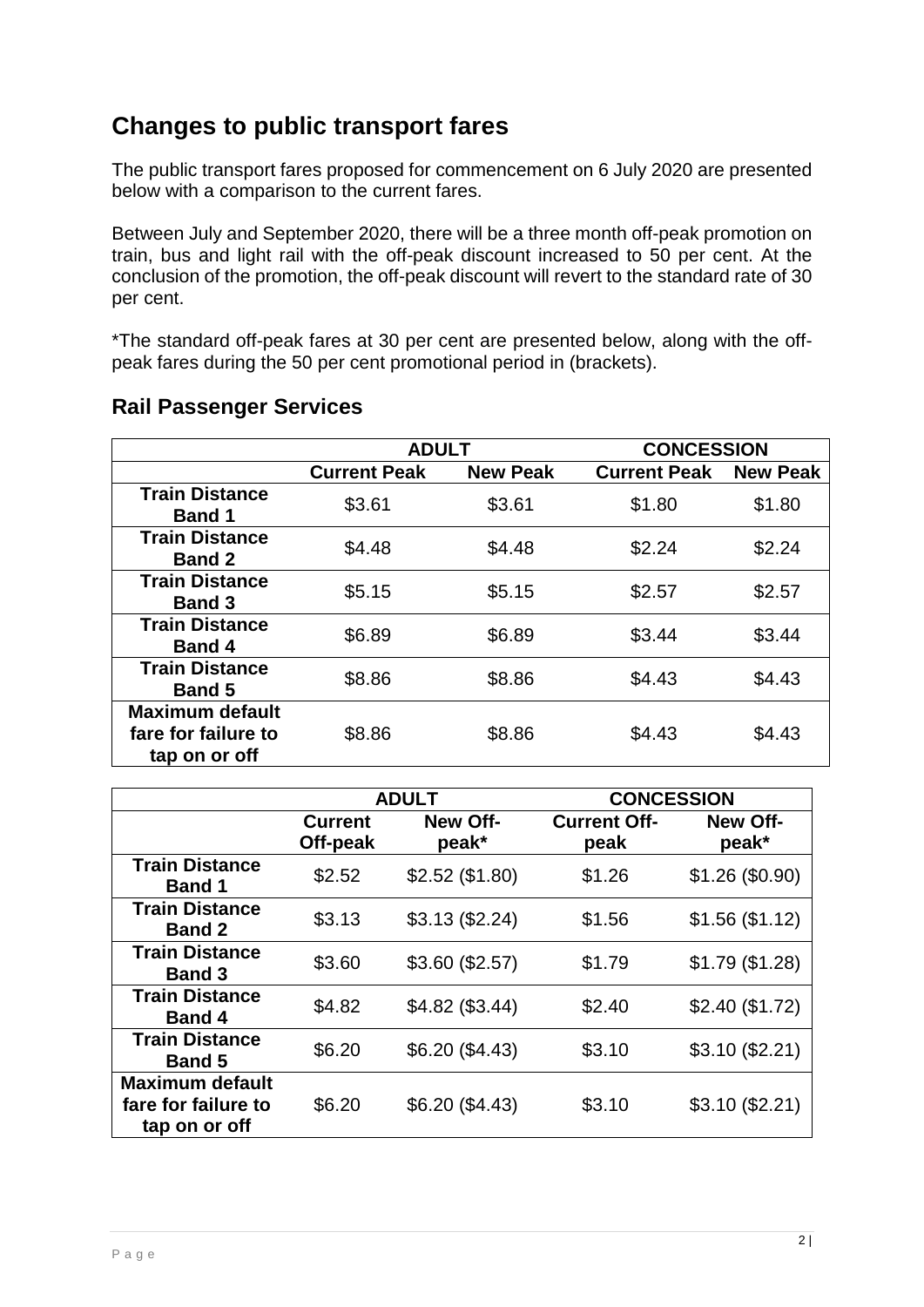### **Bus Services**

|                                                                   | <b>ADULT</b>        |                 | <b>CONCESSION</b>   |                 |
|-------------------------------------------------------------------|---------------------|-----------------|---------------------|-----------------|
|                                                                   | <b>Current Peak</b> | <b>New Peak</b> | <b>Current Peak</b> | <b>New Peak</b> |
| <b>Bus Distance</b><br><b>Band 1</b>                              | \$2.24              | \$3.20          | \$1.12              | \$1.60          |
| <b>Bus Distance</b><br><b>Band 2</b>                              | \$3.73              | \$3.73          | \$1.86              | \$1.86          |
| <b>Bus Distance</b><br><b>Band 3</b>                              | \$4.80              | \$4.80          | \$2.40              | \$2.40          |
| <b>Maximum</b><br>default fare<br>for failure to<br>tap on or off | \$4.80              | \$4.80          | \$2.40              | \$2.40          |

|                                                                   |                             | <b>ADULT</b>      | <b>CONCESSION</b>           |                          |
|-------------------------------------------------------------------|-----------------------------|-------------------|-----------------------------|--------------------------|
|                                                                   | <b>Current Off-</b><br>peak | New Off-<br>peak* | <b>Current Off-</b><br>peak | <b>New Off-</b><br>peak* |
| <b>Bus Distance</b><br><b>Band 1</b>                              |                             | \$2.24 (\$1.60)   |                             | $$1.12$ (\$0.80)         |
| <b>Bus Distance</b><br><b>Band 2</b>                              |                             | \$2.61 (\$1.86)   |                             | $$1.30$ (\$0.93)         |
| <b>Bus Distance</b><br><b>Band 3</b>                              |                             | \$3.36 (\$2.40)   |                             | \$1.68 (\$1.20)          |
| <b>Maximum</b><br>default fare<br>for failure to<br>tap on or off |                             | \$3.36 (\$2.40)   | $\blacksquare$              | \$1.68 (\$1.20)          |

# **Light Rail Services**

|                   | <b>ADULT</b>        |                 | <b>CONCESSION</b>   |                 |
|-------------------|---------------------|-----------------|---------------------|-----------------|
|                   | <b>Current Peak</b> | <b>New Peak</b> | <b>Current Peak</b> | <b>New Peak</b> |
| <b>Light Rail</b> |                     |                 |                     |                 |
| <b>Distance</b>   | \$2.24              | \$3.20          | \$1.12              | \$1.60          |
| <b>Band 1</b>     |                     |                 |                     |                 |
| <b>Light Rail</b> |                     |                 |                     |                 |
| <b>Distance</b>   | \$3.73              | \$3.73          | \$1.86              | \$1.86          |
| <b>Band 2</b>     |                     |                 |                     |                 |
| <b>Light Rail</b> |                     |                 |                     |                 |
| <b>Distance</b>   | \$4.80              | \$4.80          | \$2.40              | \$2.40          |
| <b>Band 3</b>     |                     |                 |                     |                 |
| <b>Maximum</b>    |                     |                 |                     |                 |
| default fare      | \$4.80              | \$4.80          | \$2.40              | \$2.40          |
| for failure to    |                     |                 |                     |                 |
| tap on or off     |                     |                 |                     |                 |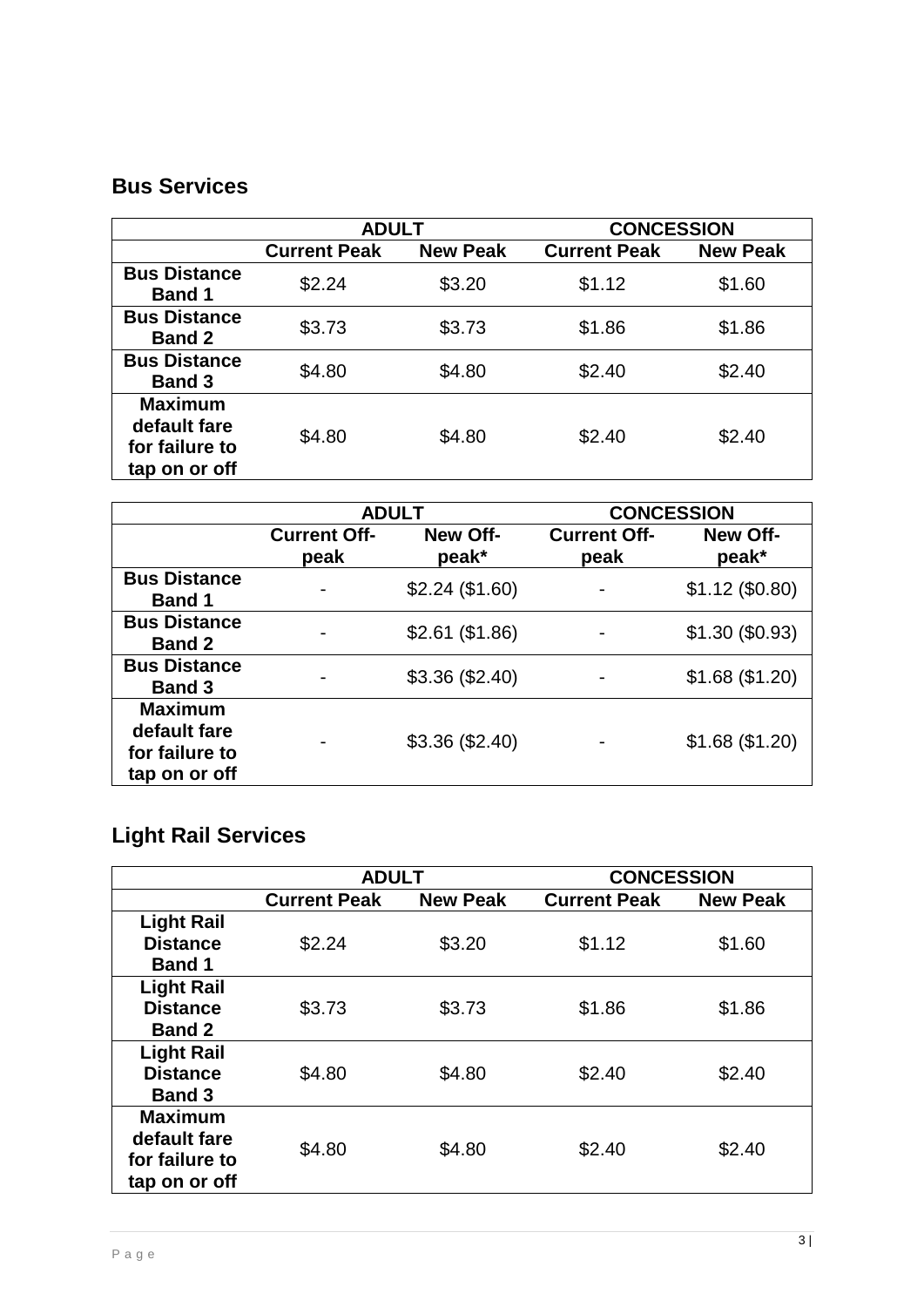|                                                                   | <b>ADULT</b>                |                   | <b>CONCESSION</b>           |                          |
|-------------------------------------------------------------------|-----------------------------|-------------------|-----------------------------|--------------------------|
|                                                                   | <b>Current Off-</b><br>peak | New Off-<br>peak* | <b>Current Off-</b><br>peak | <b>New Off-</b><br>peak* |
| <b>Light Rail</b><br><b>Distance</b>                              |                             | \$2.24 (\$1.60)   |                             | $$1.12$ (\$0.80)         |
| <b>Band 1</b>                                                     |                             |                   |                             |                          |
| <b>Light Rail</b><br><b>Distance</b><br><b>Band 2</b>             |                             | \$2.61 (\$1.86)   | ٠                           | $$1.30$ (\$0.93)         |
| <b>Light Rail</b><br><b>Distance</b><br><b>Band 3</b>             |                             | \$3.36 (\$2.40)   |                             | \$1.68 (\$1.20)          |
| <b>Maximum</b><br>default fare<br>for failure to<br>tap on or off |                             | \$3.36 (\$2.40)   |                             | \$1.68 (\$1.20)          |

### **Ferry Services**

|                 | <b>ADULT</b>   |                | <b>CONCESSION</b> |                |  |
|-----------------|----------------|----------------|-------------------|----------------|--|
|                 | <b>Current</b> | <b>New</b>     | <b>Current</b>    | <b>New</b>     |  |
| <b>Ferry</b>    |                |                |                   |                |  |
| <b>Distance</b> | \$6.12         | \$6.12         | \$3.06            | \$3.06         |  |
| <b>Band 1</b>   |                |                |                   |                |  |
| <b>Ferry</b>    |                |                |                   |                |  |
| <b>Distance</b> | \$7.65         | \$7.65         | \$3.82            | \$3.82         |  |
| <b>Band 2</b>   |                |                |                   |                |  |
| <b>Maximum</b>  |                |                |                   |                |  |
| default fare    | \$7.65         |                |                   | \$3.82         |  |
| for failure to  |                | \$7.65         | \$3.82            |                |  |
| tap on or off   |                |                |                   |                |  |
| <b>Stockton</b> | \$2.24         | \$3.20 (\$2.24 | \$1.12            | \$1.60 (\$1.12 |  |
| <b>Ferry</b>    |                | off-peak**)    |                   | off-peak**)    |  |

\*\*Consistent with current pricing, pricing is aligned to that of bus distance band 1.

# **Changes to caps**

|                         | Weekdav        |         | <b>Saturdav</b> |            | Sundav         |        | Weekly         |            |
|-------------------------|----------------|---------|-----------------|------------|----------------|--------|----------------|------------|
|                         | <b>Current</b> | New     | Current         | <b>New</b> | <b>Current</b> | New    | <b>Current</b> | <b>New</b> |
| <b>Adult</b>            | \$16.10        | \$16.10 | \$16.10         | \$8.05     | \$2.80         | \$8.05 | \$50.00        | \$50.00    |
| <b>Child/Youth</b>      | \$8.00         | \$8.00  | \$8.00          | \$4.00     | \$2.80         | \$4.00 | \$25.00        | \$25.00    |
| <b>Concession</b>       | \$8.00         | \$8.00  | \$8.00          | \$4.00     | \$2.80         | \$4.00 | \$25.00        | \$25.00    |
| <b>Senior/Pensioner</b> | \$2.50         | \$2.50  | \$2.50          | \$2.50     | \$2.50         | \$2.50 | -              |            |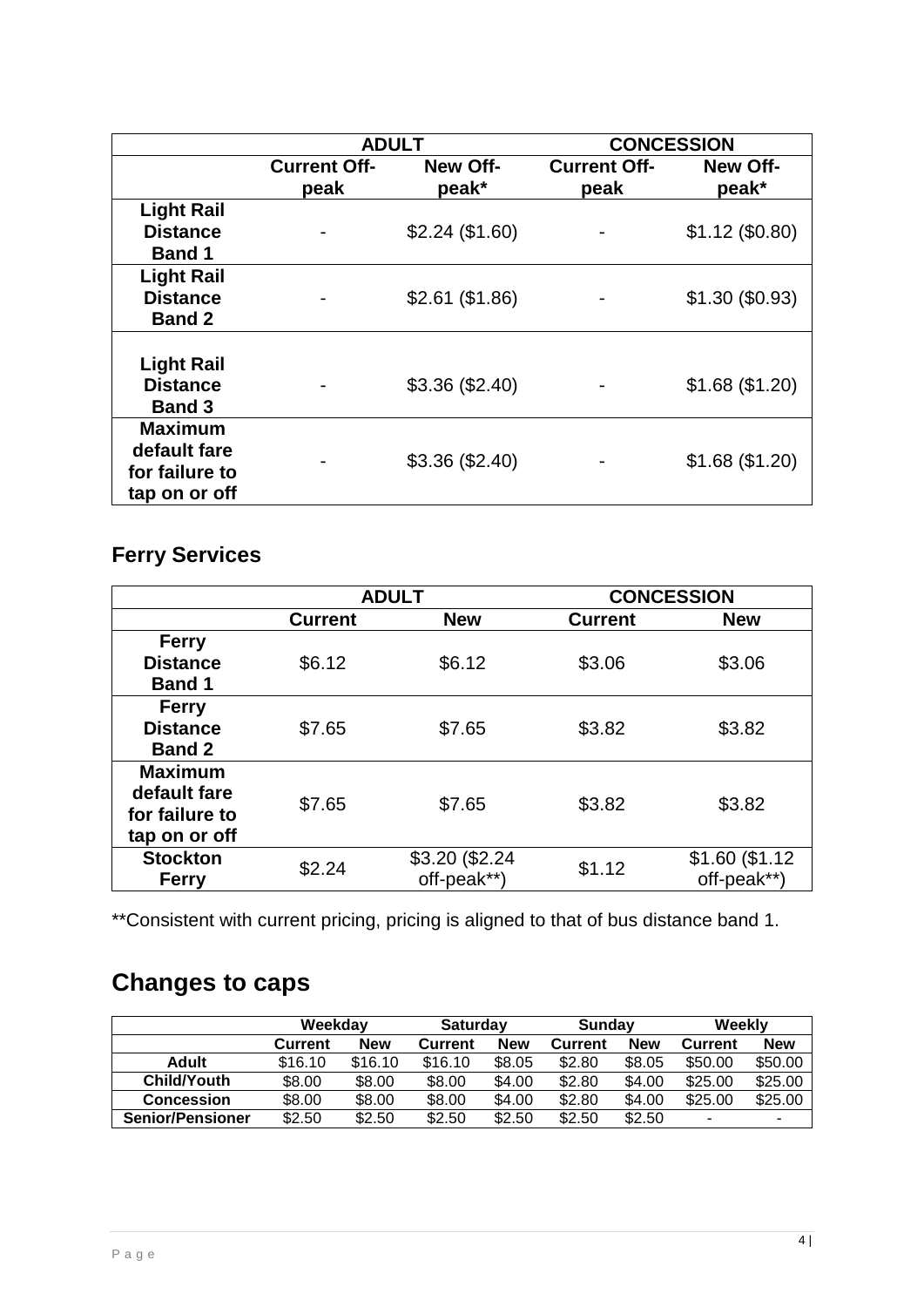# **Changes to single trip ticket fares**

# **Rail Passenger Services**

|                 | <b>ADULT</b>   |            | <b>CHILD/YOUTH</b> |            |
|-----------------|----------------|------------|--------------------|------------|
|                 | <b>Current</b> | <b>New</b> | <b>Current</b>     | <b>New</b> |
| <b>Train</b>    |                |            |                    |            |
| <b>Distance</b> | \$4.50         | \$4.50     | \$2.20             | \$2.20     |
| <b>Band 1</b>   |                |            |                    |            |
| <b>Train</b>    |                |            |                    |            |
| <b>Distance</b> | \$5.60         | \$5.60     | \$2.80             | \$2.80     |
| <b>Band 2</b>   |                |            |                    |            |
| <b>Train</b>    |                |            |                    |            |
| <b>Distance</b> | \$6.40         | \$6.40     | \$3.20             | \$3.20     |
| <b>Band 3</b>   |                |            |                    |            |
| <b>Train</b>    |                |            |                    |            |
| <b>Distance</b> | \$8.40         | \$8.40     | \$4.20             | \$4.20     |
| <b>Band 4</b>   |                |            |                    |            |
| <b>Train</b>    |                |            |                    |            |
| <b>Distance</b> | \$10.80        | \$10.80    | \$5.40             | \$5.40     |
| <b>Band 5</b>   |                |            |                    |            |

### **Bus Services**

|                                      | <b>ADULT</b> |            | <b>CHILD/YOUTH</b> |            |
|--------------------------------------|--------------|------------|--------------------|------------|
|                                      | Current      | <b>New</b> | <b>Current</b>     | <b>New</b> |
| <b>Bus Distance</b><br><b>Band 1</b> | \$2.90       | \$4.00     | \$1.40             | \$2.00     |
| <b>Bus Distance</b><br><b>Band 2</b> | \$4.60       | \$4.60     | \$2.30             | \$2.30     |
| <b>Bus Distance</b><br><b>Band 3</b> | \$6.00       | \$6.00     | \$3.00             | \$3.00     |

# **Light Rail Services**

|                   | <b>ADULT</b>   |            | <b>CHILD/YOUTH</b> |            |
|-------------------|----------------|------------|--------------------|------------|
|                   | <b>Current</b> | <b>New</b> | <b>Current</b>     | <b>New</b> |
| <b>Light Rail</b> |                |            |                    |            |
| <b>Distance</b>   | \$2.90         | \$4.00     | \$1.40             | \$2.00     |
| <b>Band 1</b>     |                |            |                    |            |
| <b>Light Rail</b> |                |            |                    |            |
| <b>Distance</b>   | \$4.60         | \$4.60     | \$2.30             | \$2.30     |
| <b>Band 2</b>     |                |            |                    |            |
| <b>Light Rail</b> |                |            |                    |            |
| <b>Distance</b>   | \$6.00         | \$6.00     | \$3.00             | \$3.00     |
| <b>Band 3</b>     |                |            |                    |            |